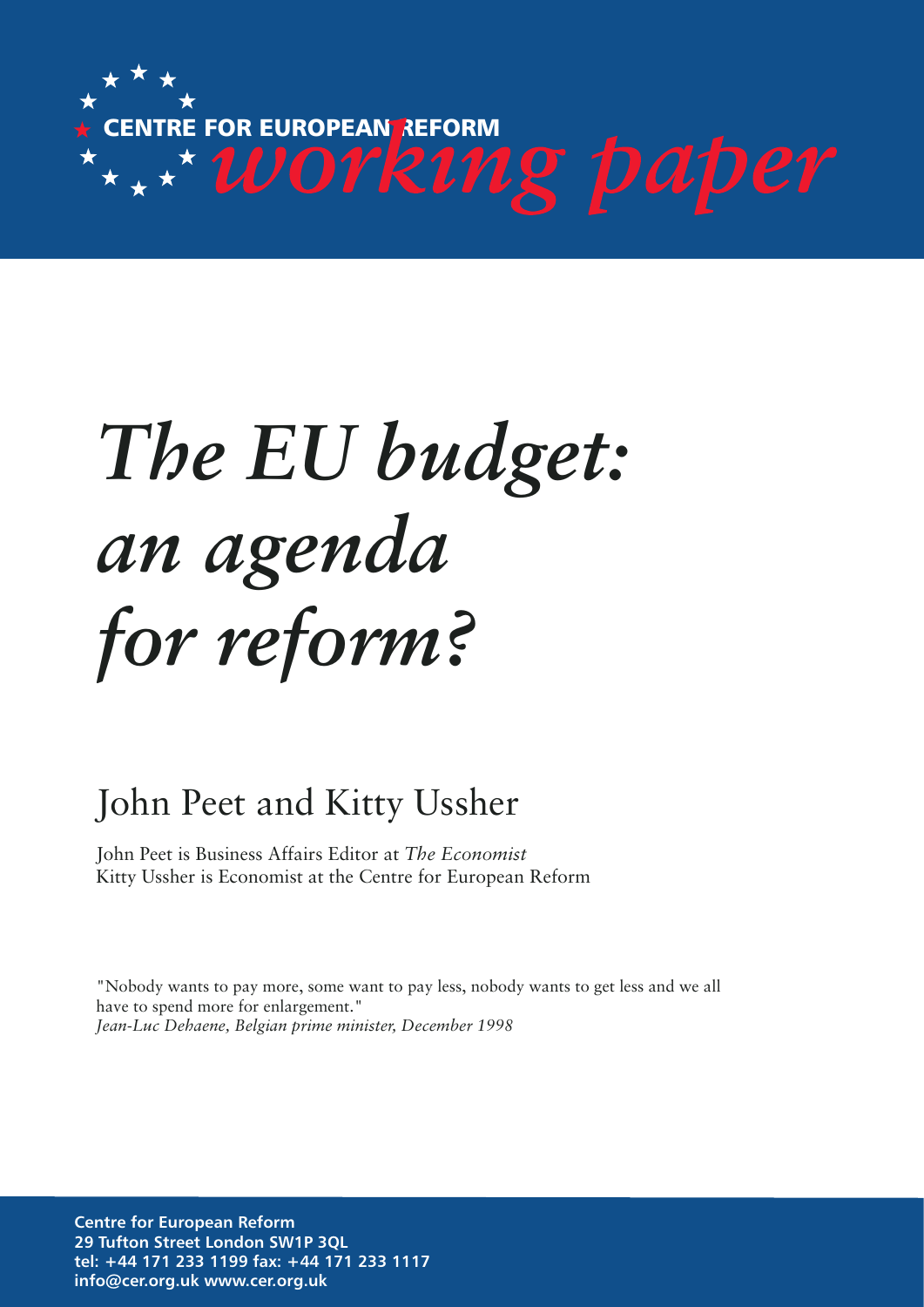The nastiest arguments in the European Union, as in any family, are the ones about money. *Communautaire* sentiment soon evaporates when prime ministers start to haggle over the budget. Lady Thatcher knows that as well as anyone. She first wielded her handbag against other EU leaders in December 1979, in Dublin, when she famously demanded "my money back". She then felt no compunction about obstructing most other European business until she finally won Britain a permanent budget rebate at Fontainebleau in 1984.

The Copenhagen summit of December 1987, which was supposed to reach agreement on the first "Delors package", Jacques Delors's five-year plan for the EU budget, collapsed in chaos. A special summit had to be held in Brussels the following February to settle it. The second Delors package, covering the years 1993 to 1999, nearly fell apart at the Edinburgh summit of December 1992. But the then German chancellor, Helmut Kohl, saved that meeting from failure—as he had done in Brussels in February 1988—by reaching for his cheque-book.

This time round failure is also a strong possibility. The new German chancellor, Gerhard Schröder, currently holding the presidency of the EU, wants to hammer out a final deal at a summit meeting in Berlin on March 24th-25th 1999. That would give enough time for the European Parliament to approve the deal and to pass relevant legislation before the end of the year. But it is a highly ambitious timetable, not helped by the huge differences between member-states' initial negotiating positions (see appendix).

The rationale for the budget package—known as Agenda 2000—is to prepare the EU's finances and policies for the period 2000-06, which is scheduled to include the accession of the first new members from eastern Europe. Since the existing agricultural and regional policies could not be applied to the East Europeans without breaking the EU's budget, a crucial task for Agenda 2000 is to reform those policies.

The most sensitive political issues in the current negotiations revolve around one existing member, Germany. It pays much more into the EU's coffers than any other member—around  $\epsilon$ 140 per head in 1997 (see table on page 8). Helmut Kohl, the chequebook chancellor, has gone, and the younger generation of German politicians is keen to cut back their country's contribution to the EU budget. The rising star of the German right, Edmund Stoiber, has attacked Mr Schröder for not fighting hard enough for German interests in the budget negotiations. Thus the principal task of the Berlin summit will be to find ways of easing Germany's financial burden. That will not be easy: the other governments are extremely reluctant to give up money to the Germans or to anyone else.

There are various solutions to Germany's problem on the table. One possibility is to hand over some of the costs of EU agricultural subsidies to national governments—so-called "co-financing" of the Common Agricultural Policy (CAP)—but this is vehemently opposed by France. Germany would also benefit from the "stabilisation" of budget expenditure, a proposal to curtail spending on existing EU programmes so that it is no higher in 2006 in real terms than the  $\bigoplus$ 6 billion that will be spent in 1999. But budget stabilisation runs into opposition from others, notably the four "cohesion"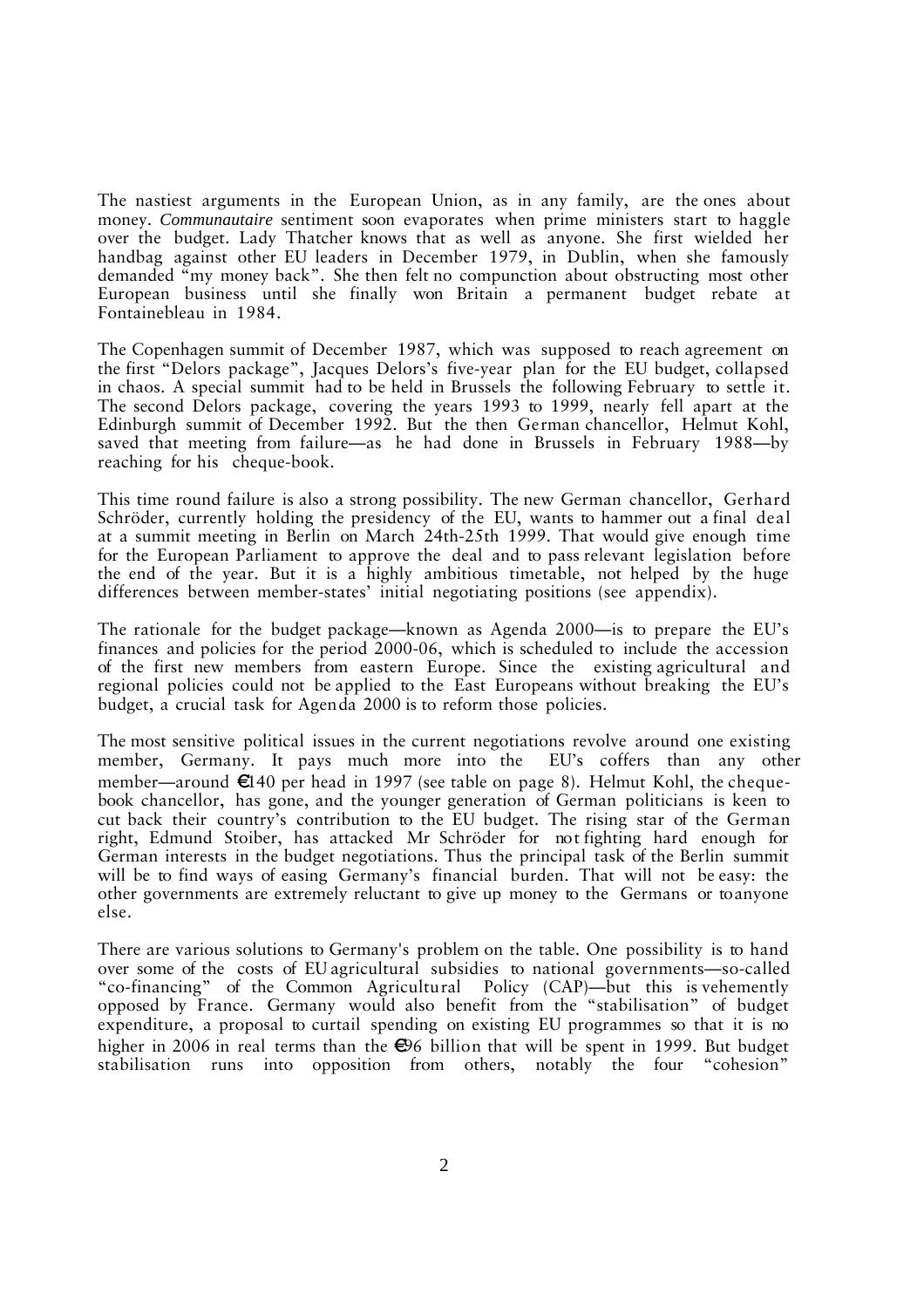countries—Spain, Portugal, Ireland and Greece—that are large net recipients from the EU.

Germany would also gain from a scheme to replace contributions to the EU budget based on members' VAT receipts with contributions based on the size of their GNP. But that would incur the wrath of countries that stand to lose from it, such as Italy and Belgium. Another solution could be a "generalised correction mechanism", giving all net contributors a rebate similar to that enjoyed by the UK, but that would be too expensive to be viable. Best of all would be a corrective mechanism that acts in a progressive way, giving rebates to countries according to their relative prosperity. That, however, isn't even up for discussion. Each of these options is analysed in more detail below.

The negotiating process promises to be tortuous. If a deal is not concluded in Berlin, the inevitable bad blood among EU partners would not be the only unhappy consequence. Since the European Parliament has to approve any budget package, and it will be busy preparing for its June elections, a deal on the budget might then have to wait until autumn. And that would further delay the EU's preparations for eastern enlargement.

But even if the March deadline is missed, there will have to be an agreement at some point before early 2000, when the new budget is due to come into effect. The least likely outcome is a package deal that involves concessions from all sides and far-reaching reforms. More likely is a bad deal—notably with a minimal revision of the CAP—which merely postpones awkward choices and essential reforms for a few years.

### If the CAP does not fit

The first bone of contention at the Berlin summit will be reform of the Common Agricultural Policy, which currently makes up just under half of total EU spending. There have been high hopes of agriculture reform in the past that have not always lived up to expectations. This time, however, there is some optimism. As the Commission has argued for the past 18 months, there is little real alternative to its proposals. The most important of these are cuts in support prices—of 30% for cereals, 20% for beef and 15% for milk—with partial compensation for farmers through increased direct income subsidies. These plans are consistent with, and build on, the reforms introduced in 1992- 93 by the then Commissioner Ray MacSharry. They also represent the only direction in which the EU can move if it is to negotiate successfully in the world trade talks that are due to begin later this year. Moreover, agriculture ministers will be under some pressure to agree these reforms among themselves, for if they do not, the entire package may be taken out of their hands and settled by heads of government and foreign ministers or—even worse from their point of view—by finance ministers.

More contentious is the Commission's proposal to renew for another seven years the system of milk quotas, that would otherwise expire in 1999. The system works by allocating specific quotas to EU countries, providing a guaranteed market at a fixed price for their milk products. Britain opposes renewal, believing that its large and efficient dairy farms would survive without quotas. It claims that, thanks to the support of Denmark, Italy and Sweden, it has a blocking minority to prevent their renewal, or at least to ensure a phase-out in the longer term.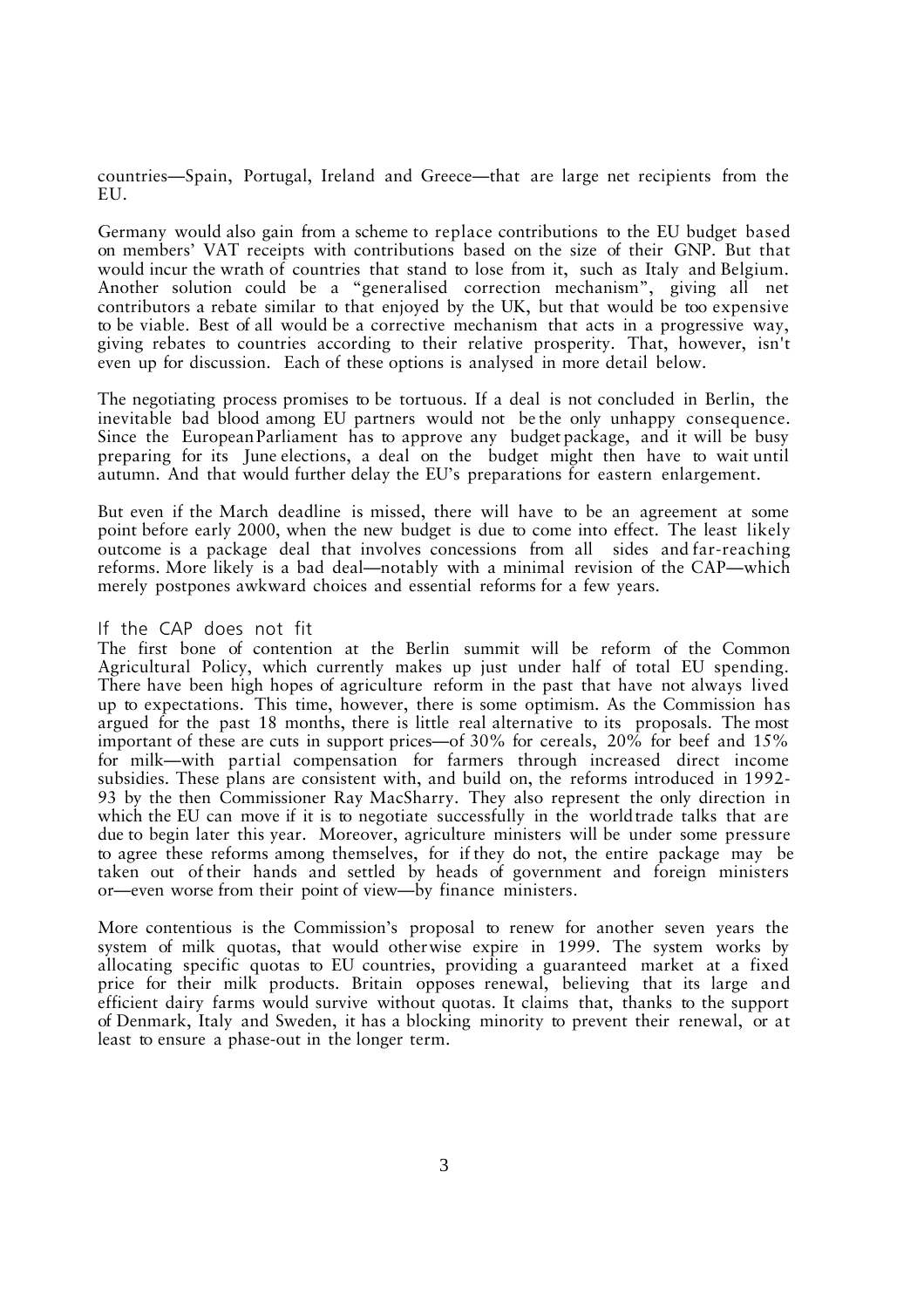| Winners and losers from CAP co-financing<br>(annually by 2006; current prices; before UK correction; "-" implies budgetary loss) |                    |            |          |                 |            |  |  |  |  |
|----------------------------------------------------------------------------------------------------------------------------------|--------------------|------------|----------|-----------------|------------|--|--|--|--|
| Winners                                                                                                                          | $\epsilon_{\rm m}$ | $%$ of GNP | Losers   | $\varepsilon$ m | $%$ of GNP |  |  |  |  |
| Germany                                                                                                                          | 678.2              | 0.03       | France   | -648.5          | $-0.04$    |  |  |  |  |
| UK.                                                                                                                              | 429.6              | 0.03       | Spain    | $-528.2$        | $-0.07$    |  |  |  |  |
| <b>Netherlands</b>                                                                                                               | 168.8              | 0.03       | Greece   | $-451.7$        | $-0.30$    |  |  |  |  |
| Italy                                                                                                                            | 134.5              | 0.01       | Ireland  | $-195.8$        | $-0.23$    |  |  |  |  |
| Belgium                                                                                                                          | 110.7              | 0.03       | Denmark  | $-100.6$        | $-0.05$    |  |  |  |  |
| Sweden                                                                                                                           | 62.3               | 0.02       | Portugal | $-23.9$         | $-0.02$    |  |  |  |  |
| Luxembourg                                                                                                                       | 11.6               | 0.05       |          |                 |            |  |  |  |  |
| Austria                                                                                                                          | 43.8               | 0.02       |          |                 |            |  |  |  |  |
| Finland                                                                                                                          | 22.8               | 0.01       |          |                 |            |  |  |  |  |
|                                                                                                                                  |                    |            |          |                 |            |  |  |  |  |

*Notes:*  $\epsilon I$  = around 70p; assumes 25% CAP co-financing, and the acceptance of *the Commission's CAP reform proposals; the UK rebate would reduce Britain's figure by around two-thirds. Source: European Commission.*

From the perspective of the EU's future financing, however, there are two more important issues to settle, which go under the off-putting labels of co-financing and degressivity. Co-financing means that member countries would partly pay for the agricultural subsidies that go to their own farmers. The Commission, in a paper published in October 1998, suggested that national governments might foot a quarter of the bills directly. There are plenty of precedents: most EU regional subsidies are paid only if national governments co-finance sometimes as much as 50% of a project's cost, while subsidies to hill farmers are paid on a similar joint basis. General CAP price support, however, has always been financed 100% at EU level. And the strongest opponents of the Commission's idea, the French, are determined to keep it that way. Supported by Spain, they fear that once the EU accepts the principle of co-financing, the proportion of CAP costs that is in the long run devolved to member-states can only grow. The more the CAP is "re-nationalised" in this way, the more that taxpayers will ask governments to justify special treatment for farmers. The result, they fear, is that co-financing will lead to the beginning of the end of the CAP, which is a result their strong farming lobbies would not tolerate.

These arguments are mostly nonsense. Clearly co-financing has to be monitored at EU level to ensure that it does not distort the market; but in the Commission model that would not happen, since the level and terms of compensatory payments would continue to be set in Brussels. In fact, paying different levels of income support around the EU might actually be a good idea: why should a farmer in the poor Pelopponese, for instance, get the same income subsidy as one from wealthy Bavaria? France's philosophical objection to co-financing is reinforced by the fact that it would cost the French a packet—just as it would benefit the Germans. France pays roughly 17% of the CAP's costs, but draws out nearly 25% of the payments; while Germany pays in 28% and draws out only 14%.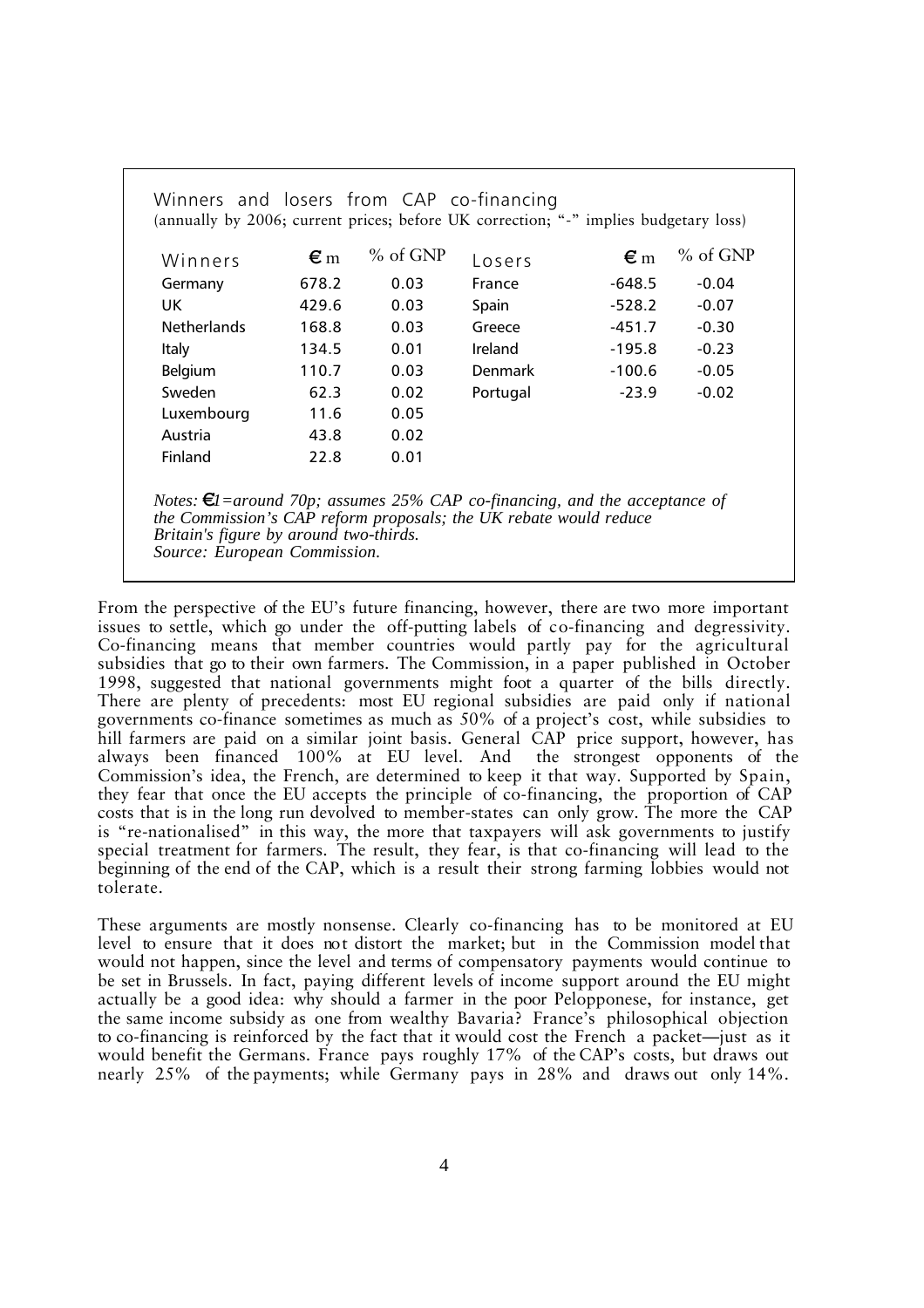Other losers from co-financing would include the Danes and Spaniards; the British, Dutch and Swedes would all gain (see table above). As these are the countries with painfully high net budget contributions, the introduction of co-financing might seem thoroughly sensible.

Yet French opposition, especially from President Jacques Chirac, whose fondest memories are said to be of his period as agriculture minister, will be very strong. To divert attention away from co-financing, the French have advocated degressivity, meaning that the level of compensation payments would gradually be phased downwards to all but the poorest farmers. This too seems sensible, not least because if such payments are not cut over time, new entrants to the EU—and especially Poland—will claim that their farmers too should receive them. And since a quarter of the Polish workforce is engaged in farming, that would surely bankrupt the CAP once and for all.

Degressivity would also help to solve another big problem with the Commission's planned farm reforms: their budgetary cost. The trouble is that, as the CAP moves away from paying farmers through higher food prices to paying them through direct income support, its cost to the EU budget increases. The proposed reforms in effect shift the burden of supporting farms away from consumers to tax payers. Degressivity, however, by phasing out direct income support, would reduce the EU agricultural budget over time. For this reason, degressivity is gaining support across the EU from countries that want to see the overall EU budget reduced. Even Germany, which had initially opposed degressivity in order to protect its less profitable farms, has now softened its stance.

### Structural squeeze

The Commission is keen to prune the growth of spending on existing policies, to free up cash for enlargement. Rather than reduce the level of overall CAP expenditure, however, the Commission proposes to streamline the existing structural funds, which account for almost 40% of total EU spending.

(The other candidates for cut backs are much smaller and anyway less easy to chop: internal policies are subject to control by the European Parliament, which likes to increase spending on its pet projects; external funds include pre-accession aid to eastern Europe, which it would be unpolitic to cut; and the Commission has a predictable reluctance to cut administration costs.)

Specifically, the Commission proposes reducing the current seven "objectives" under which structural funds are allocated to three. Additional resources would be saved by enforcing the criterion for much sought-after "objective one" status more rigorously: only regions that have a per capita GDP of under 75% of the EU average would qualify for funds. There is broad support for these measures. Everyone agrees that it is absurd to persist with a situation in which the EU has so many objectives and so many different funds that over half the EU population lives in regions that are covered by the structural funds. Despite this, some countries are seeking to massage their figures to get more cash for particular regions and sub-regions. Britain, for example, is seeking objective one funding for the Highlands and Islands, which would go down well in the run-up to the Scottish parliamentary elections. It is also seeking structural funding for Northern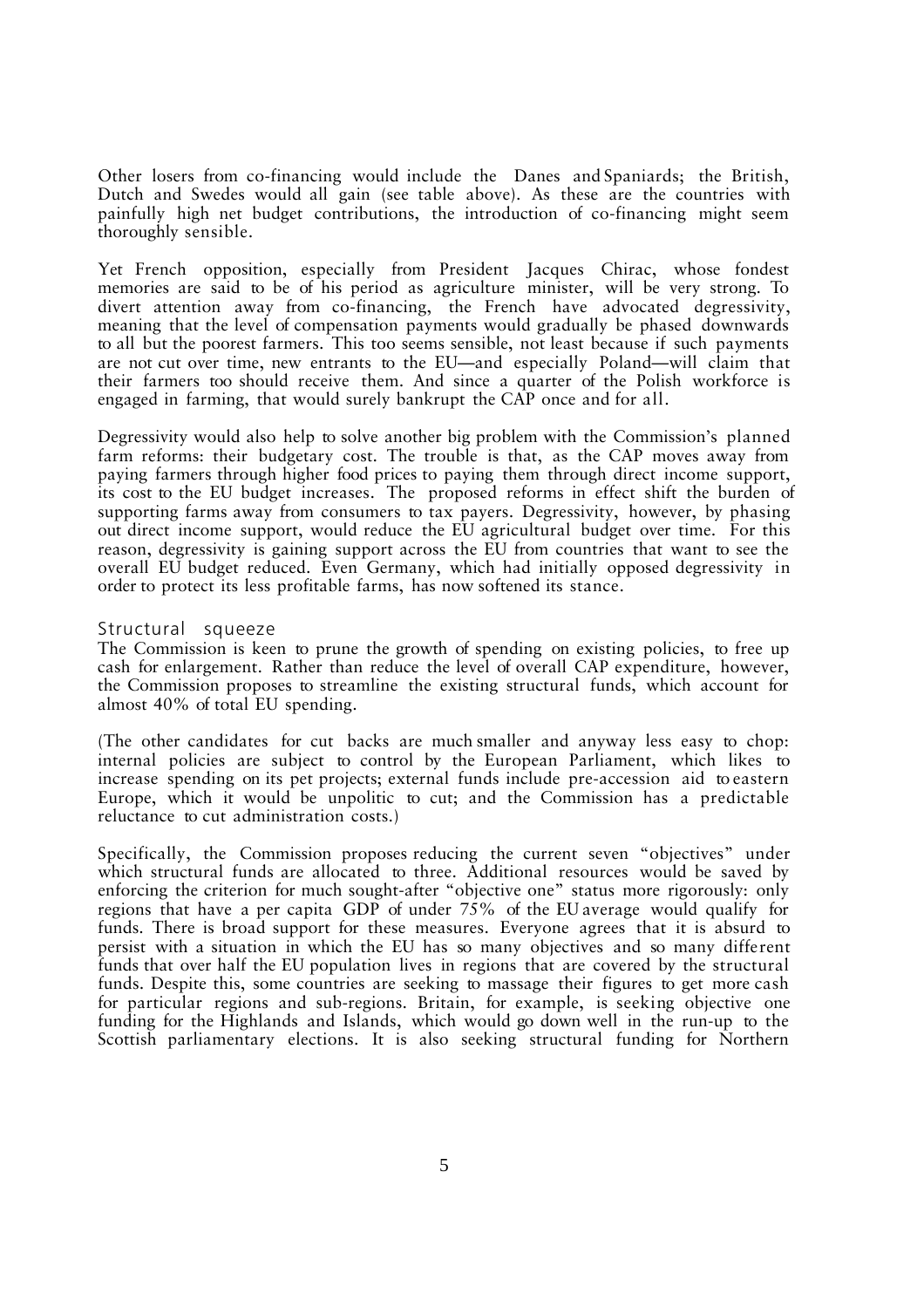Ireland "to support the peace process". Neither region would qualify for objective one funding under the 75% rule.

| budget: expenditure<br>EU<br>(Commission projections for 1999, Commission proposals for 2006;<br>$\epsilon$ m; constant 1999 prices) |         |         |
|--------------------------------------------------------------------------------------------------------------------------------------|---------|---------|
|                                                                                                                                      | 1999    | 2006    |
| Agriculture (guideline)                                                                                                              | 45,210  | 51,610  |
| -of which, to new member-states                                                                                                      | 0       | 3,400   |
| <b>Structural operations</b>                                                                                                         | 39,030  | 32,470  |
| -of which, to new member-states                                                                                                      | 0       | 12,080  |
| Internal policies                                                                                                                    | 6,390   | 7,600   |
| <b>External action</b>                                                                                                               | 6,870   | 7,900   |
| Administration                                                                                                                       | 4,720   | 5,300   |
| Reserves                                                                                                                             | 1,190   | 350     |
| <b>Total (commitments)</b>                                                                                                           | 103,410 | 105,230 |
| Total (payments)                                                                                                                     | 96,380  | 104,560 |
| % of GNP (payments)                                                                                                                  |         |         |
| Total                                                                                                                                | 1.23    | 1.13    |
| Available for enlargement                                                                                                            | 0       | 0.11    |
| Reserve margin                                                                                                                       | 0.04    | 0.03    |
| Own resources ceiling                                                                                                                | 1.27    | 1.27    |

*research paper 98/56*

The cohesion fund also comes out of the "structural operations" section of the EU budget. Countries that have "cohesion status"—defined as having per capita GNP less than 90% of the EU average—receive funds for environmental and transport infrastructure projects. Although the Commission does not propose changes to the cohesion fund, some money will be saved by Ireland's expected graduation out of cohesion status.

The cohesion countries, being the poorest, grumble that the structural funds should not be cut back to pay for the costs of EU enlargement. It is the richest parts of the EU, they argue, that should pay more. But they face a greater threat than the loss of some structural funds to their regions. Net contributor countries such as Germany and Britain (which stand to benefit from any measure that reduces the size of the overall budget) argue that countries which are part of EMU should not receive cohesion funding, because it could distort the single market. If adopted, such a measure would mean that Spain and Portugal (as well as Ireland) would lose their cohesion status, leaving only Greece, which is for now outside EMU.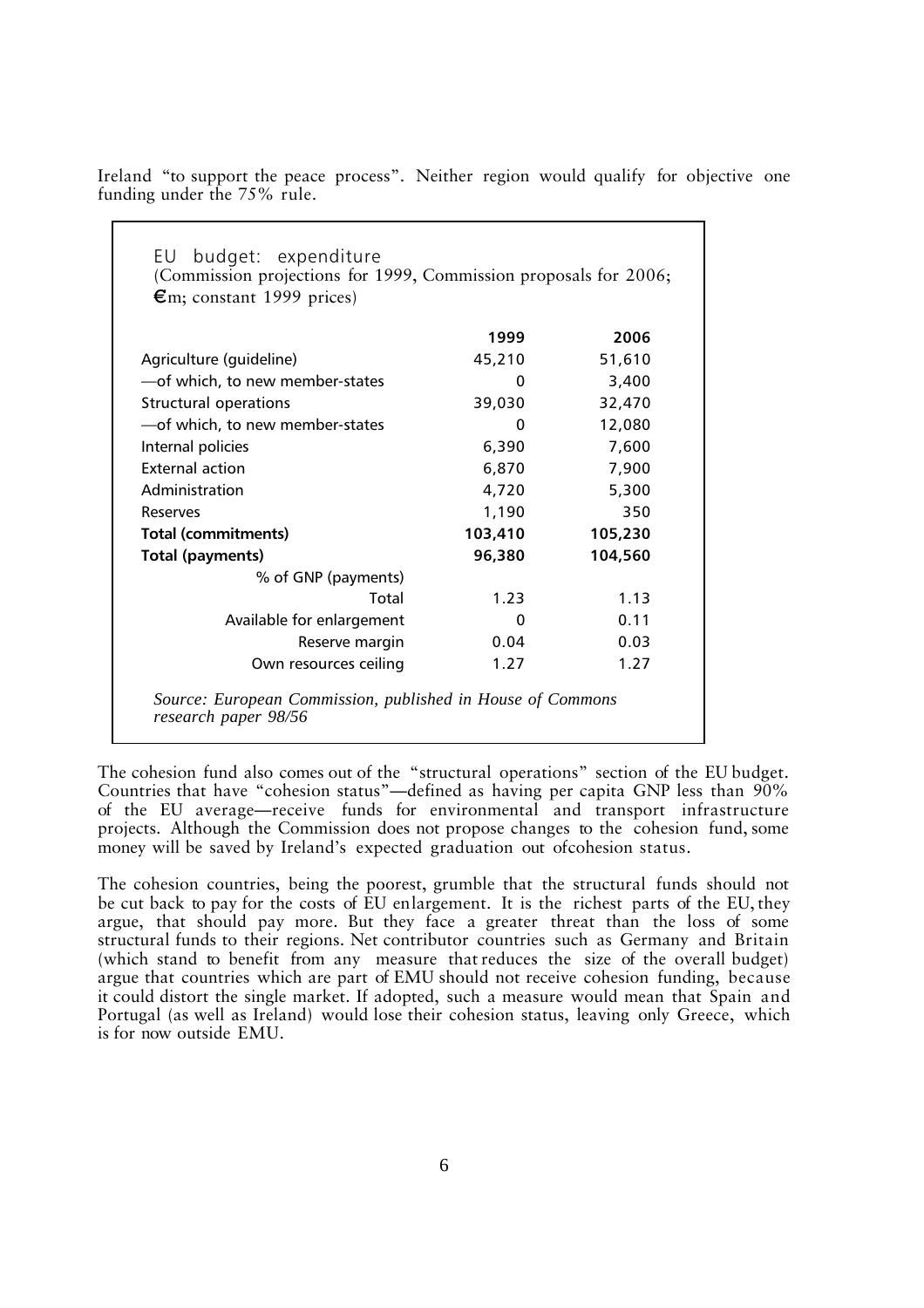Spain has hit back strongly, arguing that being part of EMU makes cohesion funding even more important—to provide the necessary transport infrastructure, for example, that would enable the single market to work effectively. Maintaining the cohesion status that it won at Edinburgh in 1992 is the Spanish government's priority. And this is not just about cash. Because cohesion payments are made through Madrid rather than to the autonomous regions, cohesion status boosts the power of the national administration over the regional governments.

#### Budget blues

Putting aside quibbles over the status of particular regions, and the special case of Spain, the real point of the arguments about structural funds is their impact on net budget contributions and receipts. And it is this that will be the subject of the most acrimonious discussions at the forthcoming summit meetings.

The financing of the EU budget is enshrined in a text known, somewhat portentously, as the Own Resources Decision. This provides for revenues to be drawn from a tax on food imports from outside the EU, a general customs duty, a levy based on value-added tax receipts and a GNP contribution, with the total constrained by an overall ceiling on the budget of 1.27% of EU GNP. The text has the force of a treaty. This means that it can be revised only by unanimous agreement among member-states, and that any revision has to be ratified by every country's parliament before it enters into force. These are stiff tests to meet. Indeed, old hands in Brussels say that it is easier to pass an entirely new EU treaty than to open up the Own Resources Decision. That is one of the strongest reasons why the Commission, in its Agenda 2000 and future-financing papers, came down on balance against making any changes now. However, it did hint that, were there a political decision to open up the Own Resources Decision, enlargement might be an appropriate time to do so.

The problem is that the combination of the EU's revenue and spending patterns produces such odd, even perverse, results. To gain an idea of how perverse, and of how much trouble this can cause, it is only necessary to consider the history of Britain's budget battles. To an extent the original Own Resources Decision, adopted before Britain joined, was deliberately skewed to Britain's disadvantage. The idea of the Six was that West Germany, whose powerful industry drew substantial benefits from Europe's large market, should be saddled with the biggest bills for supporting European agriculture, which then took up over three-quarters of all spending. Not by chance, this also meant that Britain, which had a relatively small and efficient farm sector and also imported a lot from outside Europe, would be a heavy net contributor. The European budgetary picture after 1973 was simple enough: the Germans and British would pay, but everybody else would benefit.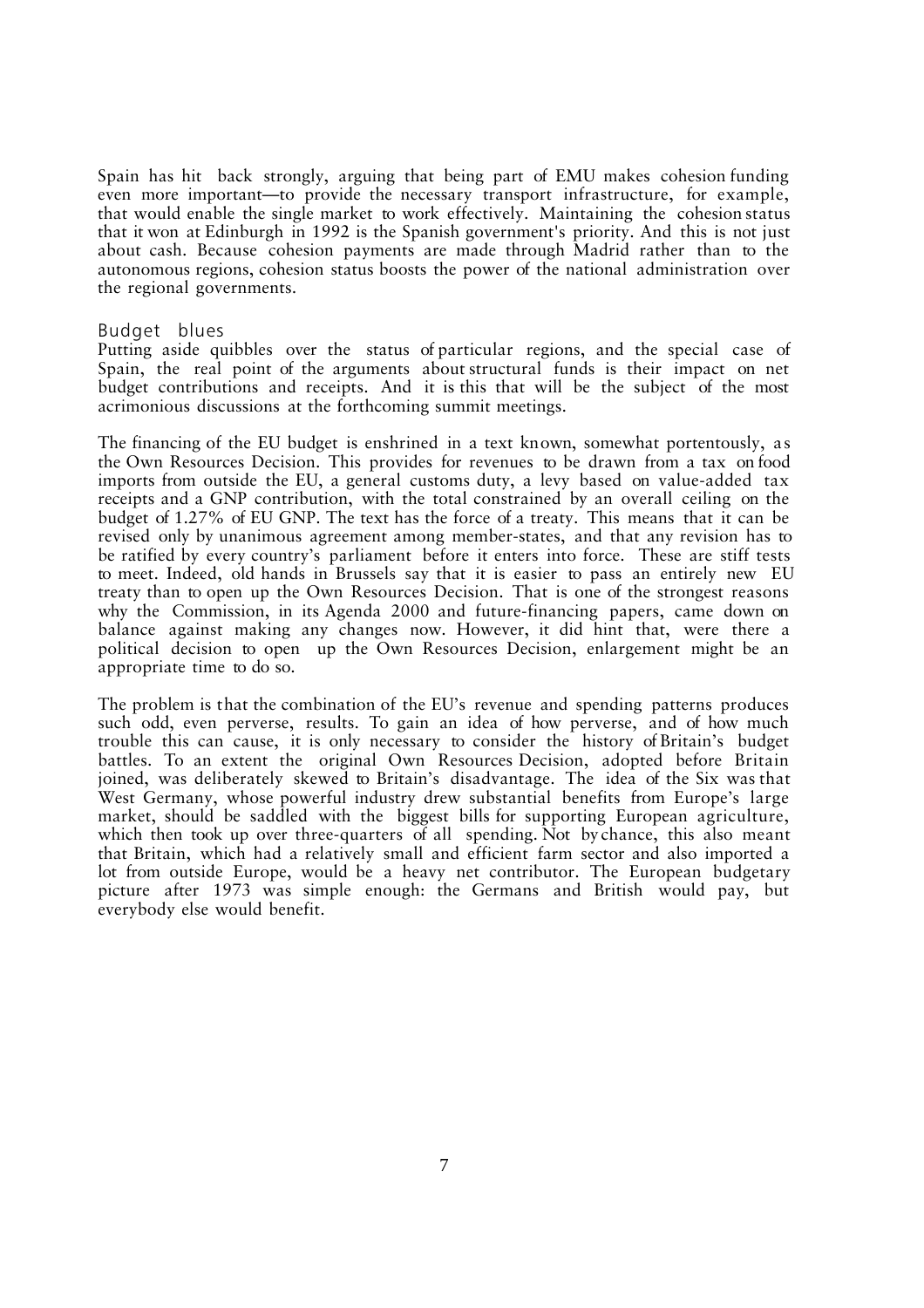|                | $\epsilon$ m | $\epsilon$ m | $\epsilon$ per capita | % of GNP  |
|----------------|--------------|--------------|-----------------------|-----------|
|                | (after UK    | (before UK   | (after UK             | (after UK |
| <b>Winners</b> | rebate)      | rebate)      | rebate)               | rebate)   |
| Spain          | 5,537.2      | 5,756.9      | 140.8                 | 1.19      |
| Greece         | 4,314.5      | 4,360.5      | 410.2                 | 4.07      |
| Ireland        | 2,800.8      | 2,822.0      | 765.0                 | 5.07      |
| Portugal       | 2,675.4      | 2,714.8      | 270.9                 | 3.07      |
| Belgium        | 1,712.0      | 1,809.7      | 168.1                 | 0.79      |
| Luxembourg     | 715.0        | 721.7        | 1,698.3               | 4.82      |
| Denmark        | 93.8         | 156.5        | 17.8                  | 0.07      |
| Finland        | 1.4          | 46.7         | 0.3                   | 0.0       |
| <b>Losers</b>  |              |              |                       |           |
| Germany        | $-11,456.1$  | $-10,962.5$  | $-139.6$              | $-0.62$   |
| France         | $-1,757.2$   | $-1,197.6$   | $-30.0$               | $-0.14$   |
| Netherlands    | $-1,224.0$   | $-1,079.1$   | $-78.4$               | $-0.38$   |
| Sweden         | $-1,195.0$   | $-1,109.6$   | $-134.0$              | $-0.62$   |
| Austria        | $-873.9$     | $-791.5$     | $-108.1$              | $-0.48$   |
| UK.            | $-658.5$     | $-3,117.3$   | $-11.2$               | $-0.06$   |
| <b>Italy</b>   | $-564.0$     | $-131.2$     | $-9.8$                | $-0.06$   |

The EU budget: winners and losers, 1997 (net contributions: "-" indicates a net contributor)

Thanks partly to residual war-guilt, and also to their relative wealth, the Germans were prepared to live with this. But Britain, relatively low down Europe's prosperity league, was never likely to. Even in the Heath government's White Paper on British entry in 1971, a line was firmly drawn: the other member countries, the White Paper said, hoped the British budget burden would diminish as CAP spending fell and regional spending increased, but should an "unacceptable situation" materialise, it would be dealt with. The Wilson government of 1974 made the budget a centrepiece of its renegotiation of the terms of entry, securing a so-called "financial mechanism" to reimburse Britain, but in practice it was so fudged that it never worked. For a time thereafter transitional arrangements held down the British budget contribution, but by 1979 it had become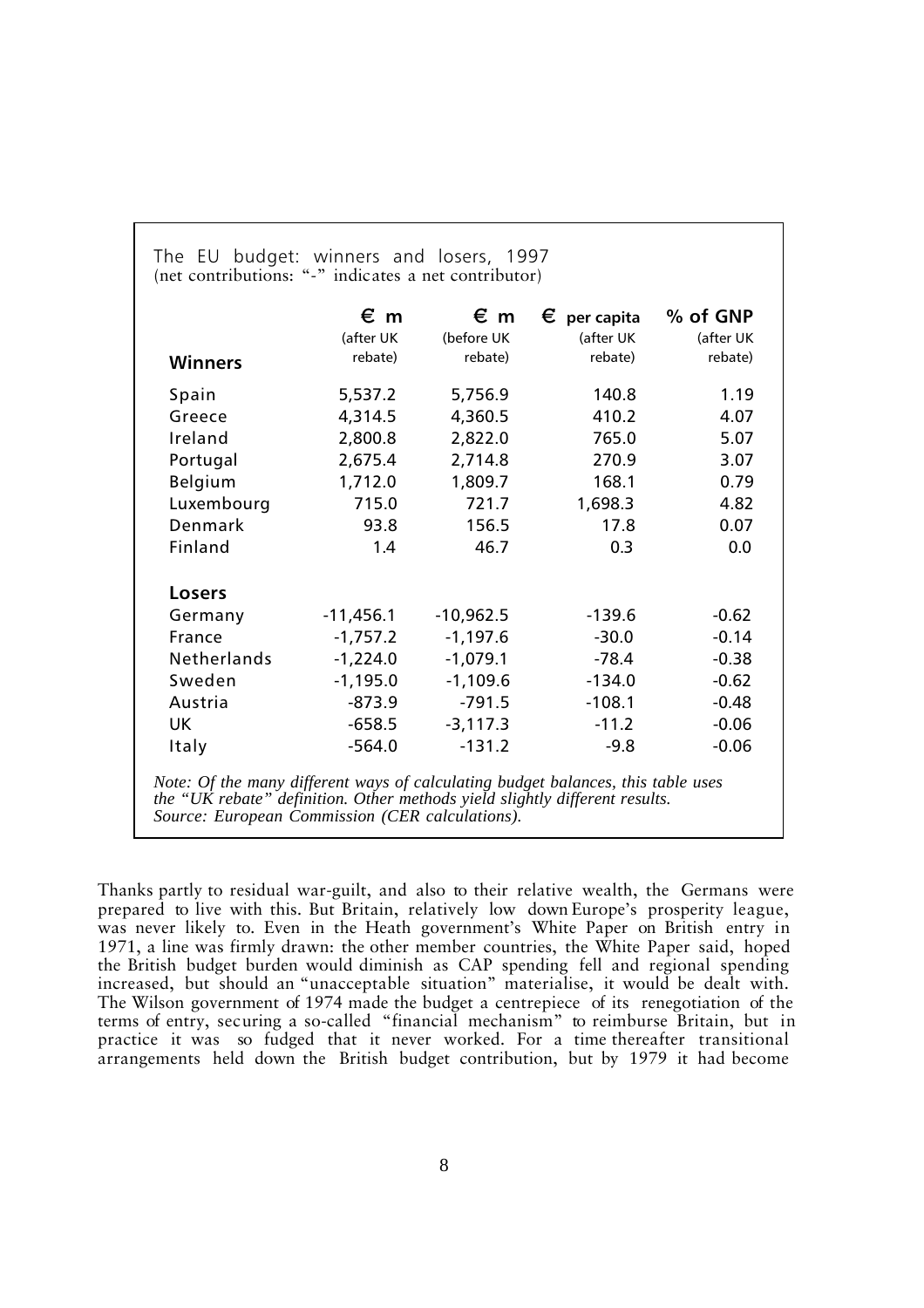clear that, unless something were done, Britain would emerge as the biggest net contributor to the European budget.

The stage was thus perfectly prepared for the arrival of Margaret Thatcher's government. Her performance at the Dublin summit in December 1979 has become legendary. The patrician Valéry Giscard d'Estaing and the haughty Helmut Schmidt were horrified by her vulgar insistence on getting "my money back". But as she continued to bang the table at subsequent summits, they and their successors were forced to offer a British rebate: first of all a series of cash sums, but by 1984 a permanent mechanism known as an abatement, which reimbursed 66% of the difference between the British contribution to VAT-based revenue and the amount of EU expenditure in the UK. The Germans, in an early sign that they might not be willing to remain Europe's paymaster forever, won a concession that they would pay only two-thirds of their normal share towards this British abatement.

#### Corrections for everybody?

The budget problem that now afflicts the Agenda 2000 discussions is twofold. First, the German net contribution has become so large that the Schröder government is determined to cut it, if necessary by securing a rebate of its own. And second, several other countries, notably the Netherlands, Sweden and Austria, consider that they too are paying excessive net contributions. All four have accordingly cited a clause in the Fontainebleau summit conclusions on the British rebate, which declared that any member-state with a budget burden that was "excessive in relation to its relative prosperity" was entitled to have it redressed.

The Commission has duly come up with some ways in which these countries' problems could be addressed. It proposes three possibilities: co-financing the CAP, replacing VAT levies with a much larger GNP contribution and a "generalised correction mechanism". A budget freeze in real terms—not a Commission proposal, but likely to be supported by a majority of member-states—would also help the net contributors.

The implementation of all of these might do enough to satisfy the Germans. Co-financing of 25% would cut nearly  $E$ 700m off their net contribution. A budget freeze, which would mean devoting roughly  $\epsilon 200$  billion over the 2000-06 period to the structural funds, in place of the Commission's planned  $\epsilon$ 246 billion, would lop off a further  $\epsilon$ l billion. Replacing the VAT levy by a GNP contribution would save the Germans  $\epsilon$ 700m. The Dutch, Swedes and Austrians would also stand to benefit. A generalised correction mechanism would be the biggest prize of all, giving all four a taste of the rebate that currently benefits Britain alone.

Yet all these proposals will encounter strong opposition from other countries. Cofinancing, as already noted, will be fiercely resisted by the French and Spanish. budget freeze would run into trouble with the four "cohesion" countries—as well as with the European Parliament, which likes to bump up expenditure on the non-agricultural parts of the budget over which it has considerable power. The GNP/VAT substitution would upset Italy, which stands to lose over  $\epsilon$  billion a year, and Belgium, which would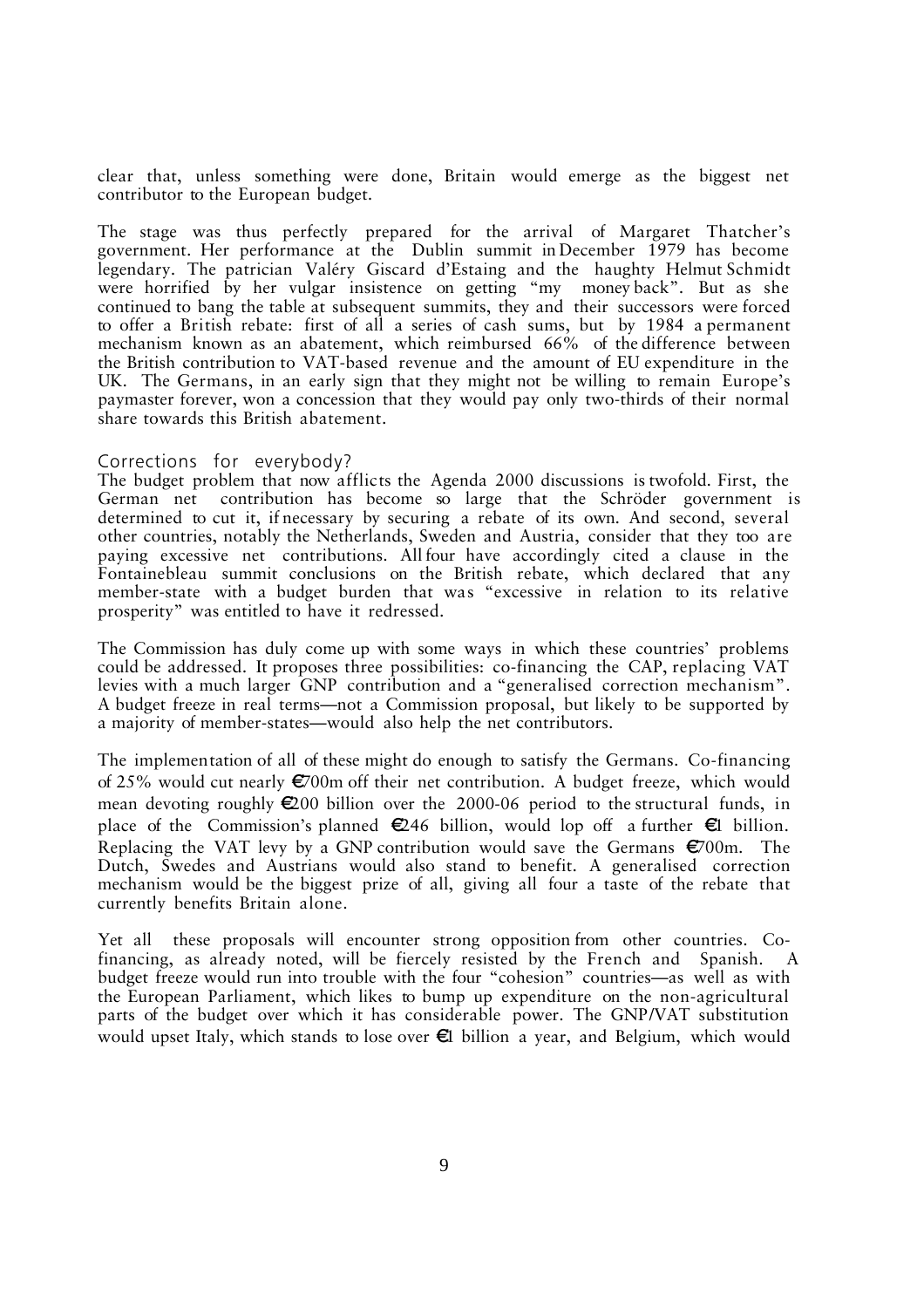lose more than  $\epsilon$ 250m. Both countries have high savings ratios and so have a higher GNP than is suggested by their levels of retail spending and VAT receipts.

The alternative is the much-touted generalised corrective mechanism, which would sort out, once and for all, "unfair" budget burdens. The case for some such mechanism is easy to make. The great European project has already wasted several years (from the late 1970s to the mid-1980s) in wrangles over budgetary burdens, in that case because Britain had a well-justified grievance. Now it is poised to go through just such another period. Moreover, all federations—and whatever one's views about the future of the European Union, it already has many characteristics of a federation—have a mechanism that transfers income from richer to poorer regions. In most cases, these transfers happen automatically through the operation of a large federal-level budget. In some countries, including Germany, Canada and Australia, there is an explicit system of transfers. Yet in the EU, not only is the central budget too small for automatic transfers to be made, but its revenue and spending pattern often makes the transfers that do take place perverse. For instance, Denmark and Luxembourg, the two richest countries in the Union, draw net benefits from the budget; Sweden and Britain, both of which are below average in income per head, are net payers.

There is a respectable, if little-known, history of suggestions for some variety of automatic corrective mechanism. A report for the European Commission in 1977 by the then chief economic adviser to the UK Confederation of British Industry, Donald MacDougall, suggested a substantial expansion of the European budget to facilitate large-scale income transfers. The report pointed out that this would be especially necessary in the event of a single European currency. In 1981 Sir Geoffrey Howe, the then British chancellor of the exchequer, made a speech in The Hague in which he proposed a "safety net", based on relative prosperity as measured by GDP per head, that would automatically adjust net contributions and benefits. Two years later, even the French suggested such a scheme, which they called *écrêtement des soldes* (literally, lopping off the balances). In 1988 a Commission group of experts chaired by Tomasso Padoa-Schioppa, now on the executive board of the European Central Bank, also argued for a generalised compensation system.

The most radical form of a generalised correction mechanism would apply the equivalent of the UK rebate to all five countries (the "unconstrained mechanism" in the table below). A simulation run by the Commission shows that, were this to apply in 1999, it would leave Germany  $\epsilon$  billion better off than it is now, with significant gains also for Austria, Sweden and the Netherlands. Less drastic is a modified formula put forward by the Germans, Dutch, Austrians and Swedes: a threshold for net contributions of 0.3% of their GNP, after which a 66% British-style rebate would kick in (the "constrained mechanism"). Applying this to the four countries of the net contributor camp, and also to the UK in place of its existing rebate mechanism, would still leave Germany better off by  $E.7$  billion.

Although there is a logic behind both these proposals (if a correction mechanism is permissible for the UK, why should it not be permissible for other countries in a similar situation?) neither is likely to fly. They will founder on the fact that in saving a considerable amount of money for the net contributor countries they will cost money for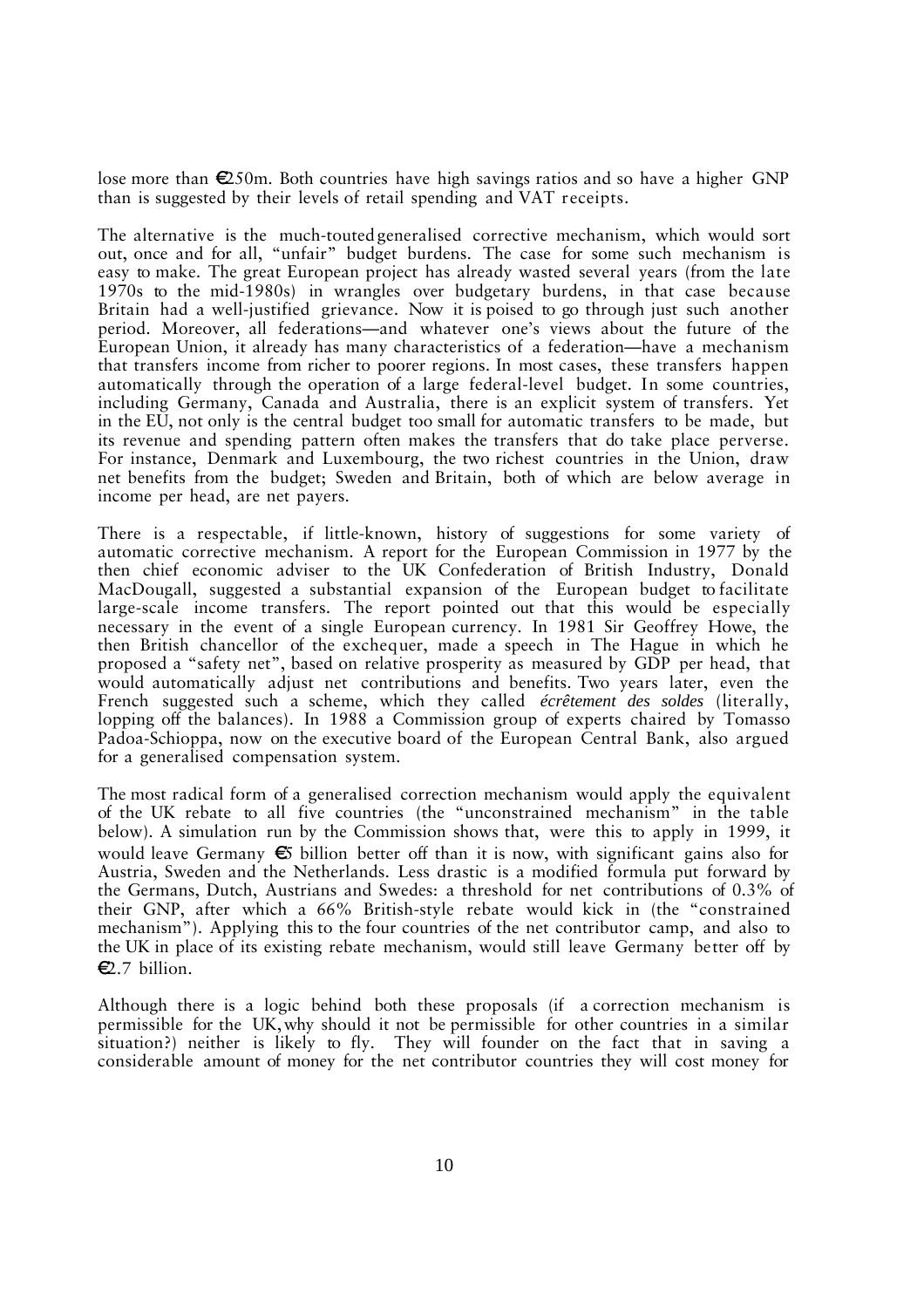everyone else. Not only would the cohesion countries squeal at the thought of spending money on reimbursing the richer countries, rather than on their less fortunate selves, but the UK stands to lose significantly. A straight application of the British rebate to all five countries would increase Britain's net contribution by around  $\epsilon 1.8$  billion, as the costs are redistributed. The modified formula proposed by the German camp would leave the UK significantly worse of t—to the tune of  $\epsilon$ 3.1 billion in 1999 compared to the status quo—since it would cease to obtain a rebate on its net contributions for the first 0.3% of its GNP.

|                            | Present      | Unconstrained Constrained |           |
|----------------------------|--------------|---------------------------|-----------|
|                            | mechanism    | mechanism                 | mechanism |
|                            | (ie UK only) |                           |           |
| Germany                    | $-1,008$     | 4,110                     | 1,669     |
| <b>Netherlands</b>         | $-311$       | 112                       | $-123$    |
| Austria                    | $-173$       | 68                        | -54       |
| Sweden                     | -189         | 185                       | 50        |
| UK.                        | 4,952        | 3,126                     | 1,819     |
| Cost to other 10 countries | $-3.271$     | $-7,601$                  | $-3,538$  |

*net contribution increasing by*  $\epsilon$ *l billion as a result of the UK's rebate. The remaining two columns show Germany's net contribution decreasing, and the UK receiving less than at present, although it will still receive a rebate. Source: European Commission.*

But there are other variants of the general correction mechanism that might in time draw wider support. In an ideal world, any rebate or correction should be varied according to relative prosperity. A country that was below the average in income per head, but was making a net budget contribution, should clearly receive a bigger rebate—perhaps even one of 100%—than a richer counterpart. Similarly, a poor country that was a substantial net beneficiary should perhaps not suffer any correction at all; but a country of above average prosperity that was nevertheless, in net terms, drawing money from Brussels, should clearly have its benefits cut substantially—perhaps even to zero.

What are the arguments against such a system? They boil down to two. One is that some countries would suffer, notably France, Denmark, Italy, Belgium and Luxembourg (though in these last two cases it would depend to a large extent on whether EU administrative spending is treated as a benefit to host countries or ignored in the calculations). But the reason for this is that, given their relative prosperity, these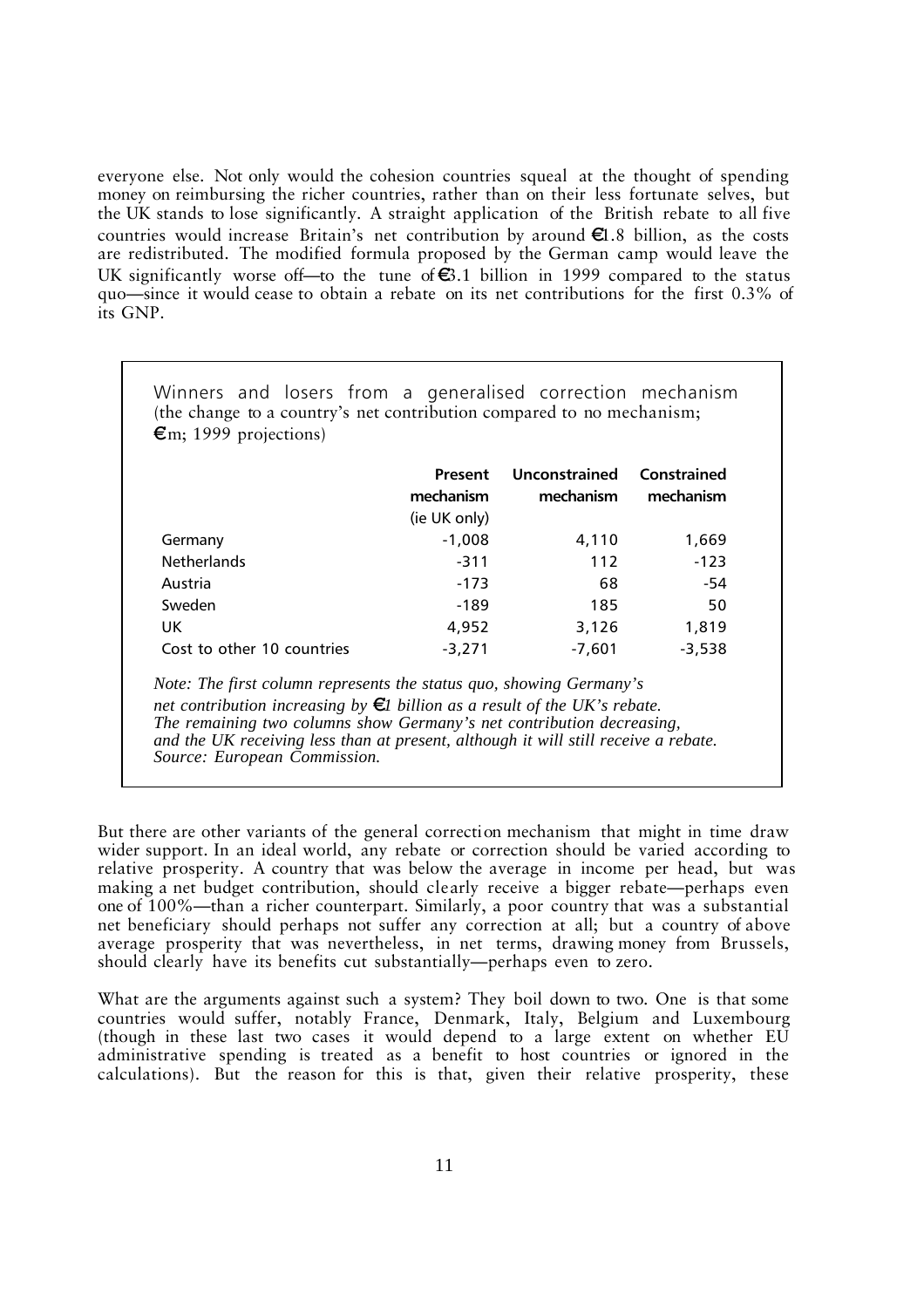countries are either paying too little into or drawing too much out of the budget. Any method of correcting this inequitable situation is bound to hurt.

The second objection is that drawing up a generalised correction mechanism would encourage a narrow, accounting view of the EU budget, and perhaps of the EU itself. Proponents of this view conjure up the spectre of the *juste retour*, a derogatory label for the desire to get back whatever one puts in; they also believe any mechanism would be un*communautaire* because it would mean that member countries would lose any interest in developing common EU policies.

These arguments are not just wrong: they are the opposite of the truth. In fact, it is because the net transfers engendered by the EU budget are so perverse that countries start to fret about a *juste retour*; it is because of the absence of any corrective mechanism that they consider new policies purely in terms of their net costs and benefits. If instead an automatic system were to take care of these costs and benefits, all countries would be more interested in assessing EU policies on their merits.

Unfortunately, however, we are not living in an ideal world. We cannot wipe the slate clean and start again. The solution to the Agenda 2000 conundrum will be a secondbest, imperfect outcome, depending more on the legacy of the past than on a serious attempt to find the ideal way to finance the future. Varying the net contributions according to relative prosperity of member-states is, more's the pity, not even part of the current summit agenda. Yet in the end it is likely to be the only solution to the EU's perennial budget squabbles.

# Britain's dilemma

One thing that is firmly on the agenda, despite the UK government's insistence that it should not be, is Britain's budget rebate. As Tony Blair has said, because the problem (of Britain's otherwise excessive net budget contribution) remains, so, therefore, must the solution. There are few countries that disagree with this, recognising that if Mr Blair came home having given up Maggie's rebate it would be hugely damaging politically.

However the EU's enlargement to the east has thrown up an anomaly in the operation of Britain's abatement. At present, the substantial programmes of EU assistance to eastern Europe fall outside the terms of the British rebate—which means that Britain pays its full share of their costs. But when some of these countries join the EU, collecting what will presumably be larger transfers from Brussels than now, the costs will fall inside the part of the budget on which the rebate is calculated. The effect, if nothing is done, will be for Britain to pay significantly less than other countries towards new member-states. Commission figures show that if the rebate remained unchanged, Britain's share of EU spending on the new member-states would, by 2006, be worth around 0.05% of its GNP per year, that is about  $650$  million. The others, having no rebate, are due to pay an average of 0.15% of their GNPs, which for Germany is over  $\epsilon_3$  billion a year and for France around  $\epsilon$  billion.

The result is a strong feeling across the EU that Britain is unwilling to pay its fair share of the costs of enlargement. Out of the EU-15, 14 member-states want Britain to pay more (see appendix), and around 10 or 11 are happy to say so publicly. In a negotiating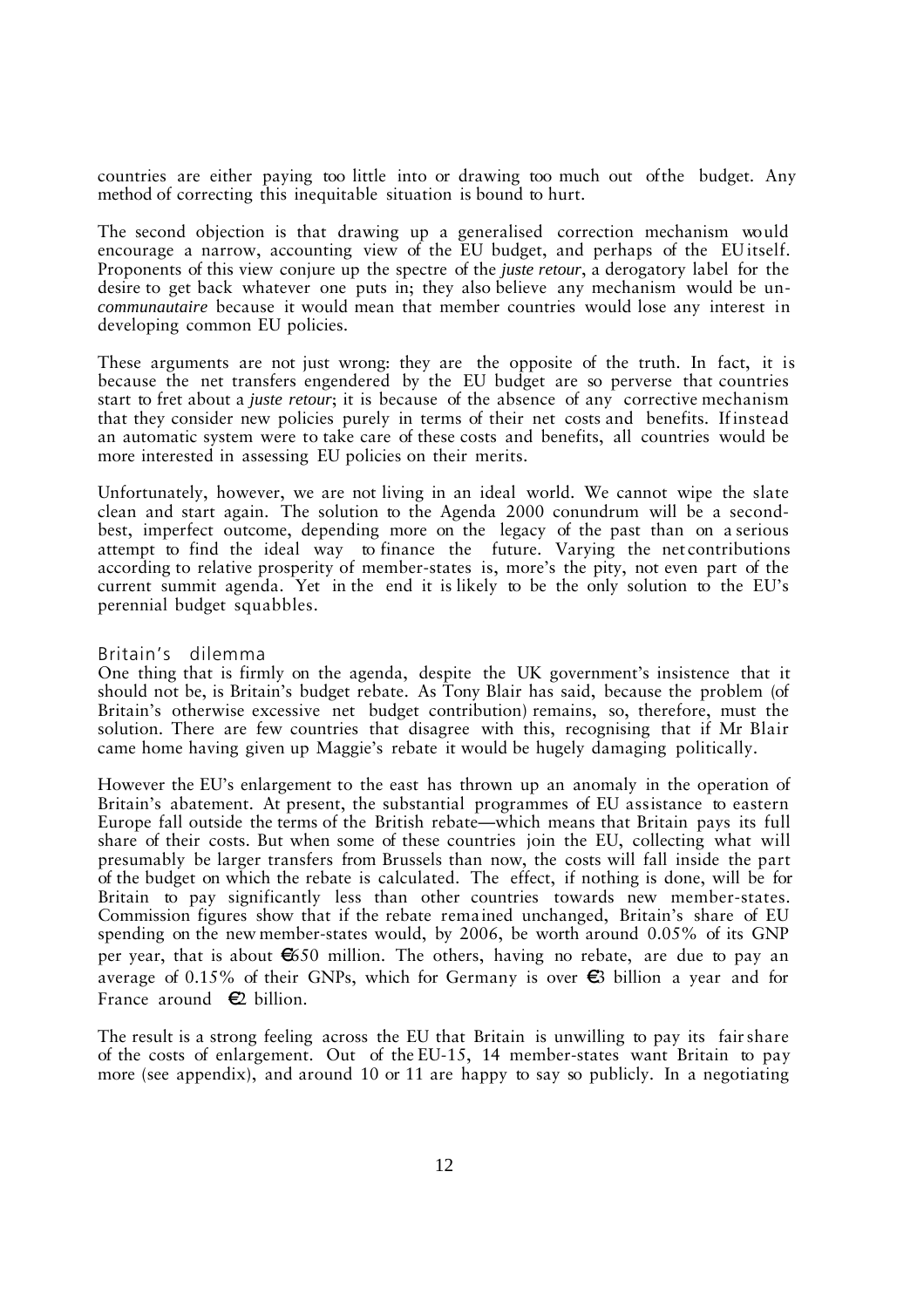situation in which each side will have to compromise if a deal is to be done, Britain will come under strong pressure to concede at least some of the costs of enlargement and thus allow movement on the rest of the package.

This would not be the first time that the terms of the rebate were changed in the light of unforeseen circumstances. When in 1988 the own resources ceiling was raised, the UK agreed to modify the abatement so that Britain's net contribution remained the same. If this change had not been made, Britain would have gained disproportionately from the extra cash made available. There is therefore some precedent for the case that, because the EU's eastern enlargement could not have been foreseen at the time of Fontainebleau, Britain should accept a trimming of the rebate to help pay for it.

The British government, meanwhile, argues that there is no reason for the correction mechanism to be altered. It has never previously mattered what each pound contributed to the EU pot was spent on, it points out. It is not that Britain is spending less on enlargement, but rather that the UK gets some of its contribution reimbursed because it would otherwise be paying too much for all EU policies, be they on agriculture, structural funding or whatever. Furthermore, despite being the fifth largest net contributor to the budget in per capita terms, it is only about the eleventh most prosperous member-state. So the government claims that the rebate remains justified and says that it will not consider any outcome that would weaken it.

Yet unfortunately for the UK, it has almost become a matter of principle amongst the other governments that an agreement will depend on compromise on all sides. And they believe that the enlargement issue provides enough of a political justification to demand that Britain's compromise be on the rebate.

And indeed, if an overall deal depended on it, it may be in Britain's interests to move. The UK warns that excluding the cost of enlargement from the calculation of the rebate could cost it as much as £1 billion ( $\epsilon$ 1.4 billion) annually by 2006. Might that be a price worth paying to achieve other objectives? The Commission estimates that the whole CAP reform package, including  $25\%$  co-financing, would only save the UK just over £100 million ( $\epsilon$ 146 million) by 2006, although this would rise substantially if accompanied by degressivity. If the contributions based on VAT revenue were totally replaced by GNP contributions, Britain would gain around £100 million more. Budget stabilisation could deliver another £300m. Furthermore, the alleged £1 billion cost to Britain could be too high, since it depends on a number of assumptions by the Commission which could prove unrealistic, such as over-optimistic growth rates and the assumption that the EU will gain five new members in 2002. So while it may not be in Britain's financial interests to pay all its "enlargement bill", it could be advantageous for the UK to indicate that the rebate is up for discussion, if that would trigger important concessions from other countries.

# A good deal?

Any attempt to predict the final deal is complicated by the dynamism of the negotiation process: allegiances will shift right up to the end. Yet there are some clues on the shape that a far-reaching agreement might take. Each of the main players has an issue that is crucially important, on which it will not willingly concede. France is determinedly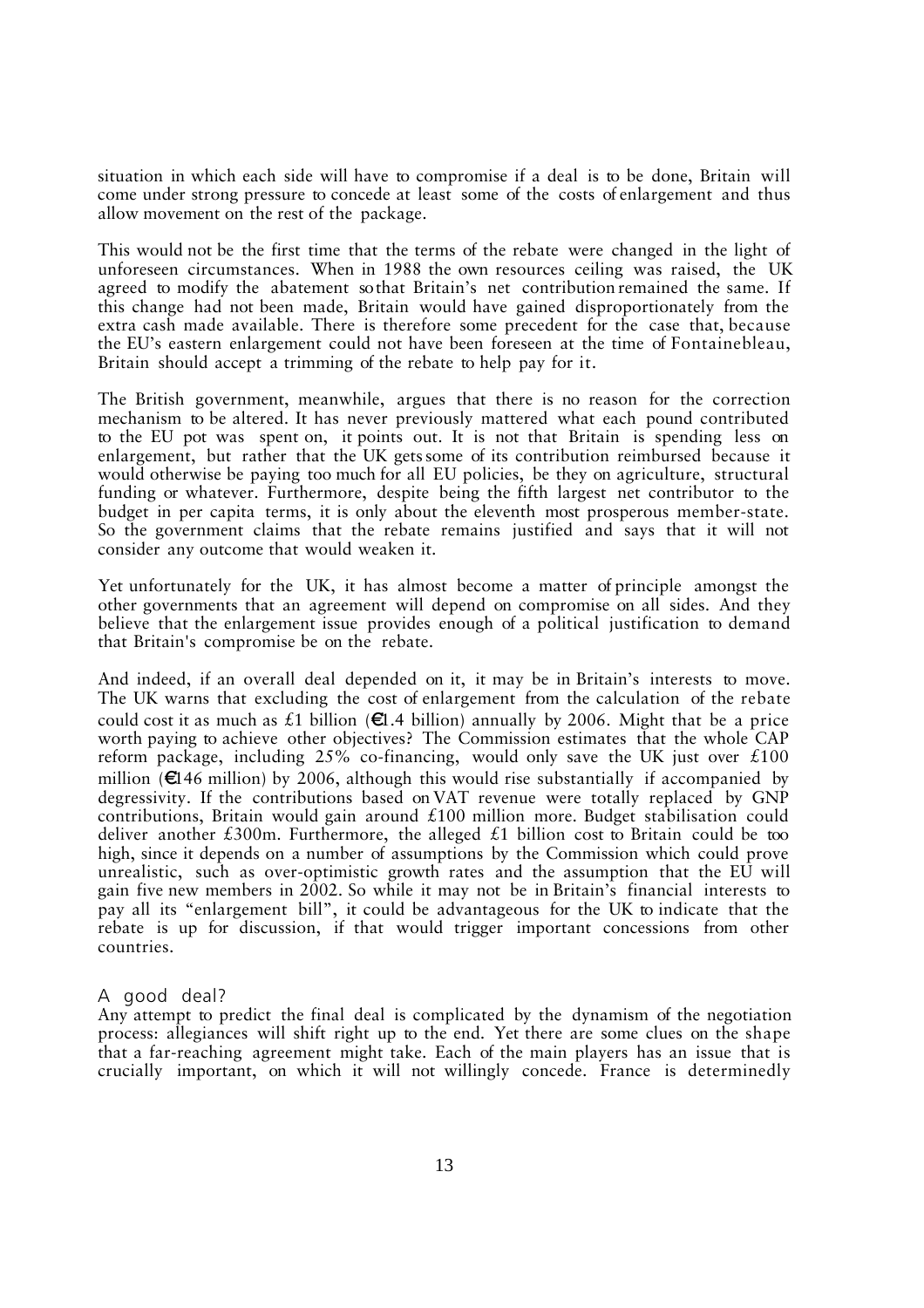against co-financing of the CAP. Spain will not accept giving up its cohesion status before its economy grows beyond 90% of the EU-15 average. Britain cannot lay itself open to media accusations that it has abandoned or reduced the rebate. Germany must secure a deal that shows its electorate it is no longer prepared to bankroll the rest of the EU. Other countries have their own conditions. If a deal can be reached that satisfies these basic concerns, then the rest of the pieces may fall into place with relative ease.

Time adds a further dimension which may help the negotiators. The political agreement that is reached does not have to come into effect immediately. In fact, much of it could start to apply only at the moment of enlargement, which is unlikely to happen before 2003-04. This could increase the ability of governments to sell unpopular decisions at home: matters of principle are easier to concede if they are only phased in slowly and/or accompanied by generous transitional arrangements.

Unpopular measures are also easier to sell if they serve a good cause, and there is a broad political consensus across the EU on the merits of enlargement. For this reason, there appears a real chance that there will be movement on the matters of principle, so long as they come into effect only at the moment of enlargement, whenever that might be.

# Solving Germany's problem

When sketching out what a far-reaching deal might look like, it makes sense to start with Germany's complaints. The final agreement, after all, will have to go some way towards addressing them. Of the Commission's three possible solutions to Germany's net contribution problem—CAP co-financing, making countries' contributions more closely linked to GNP and a generalised correction mechanism—the front runner would appear to be replacing VAT contributions by GNP contributions. France is staking everything against CAP co-financing, to the extent that it has proposed degressivity as a compromise alternative. A generalised correction mechanism of the type discussed by the Commission would hurt too many countries to be acceptable at present.

But a move to a greater GNP resource would attract the opposition of Italy (see table below), which at present pays less to the EU than its wealth suggests it should. Belgium would also stand to lose. And everyone would reject it unless it were accompanied by Britain giving some ground on the rebate, since a financing system based on GNP would negate part of the rationale for a correction mechanism. Britain would therefore be likely to oppose it too, since the rebate is worth far more than any gains from an increased GNP resource. Yet if the rebate were only altered at the point of enlargement rather than immediately then perhaps Britain could be persuaded to take on a greater share of the enlargement costs. This would probably be a sufficient concession to pacify everybody else, and might even be enough to induce Italy to accept GNP contributions.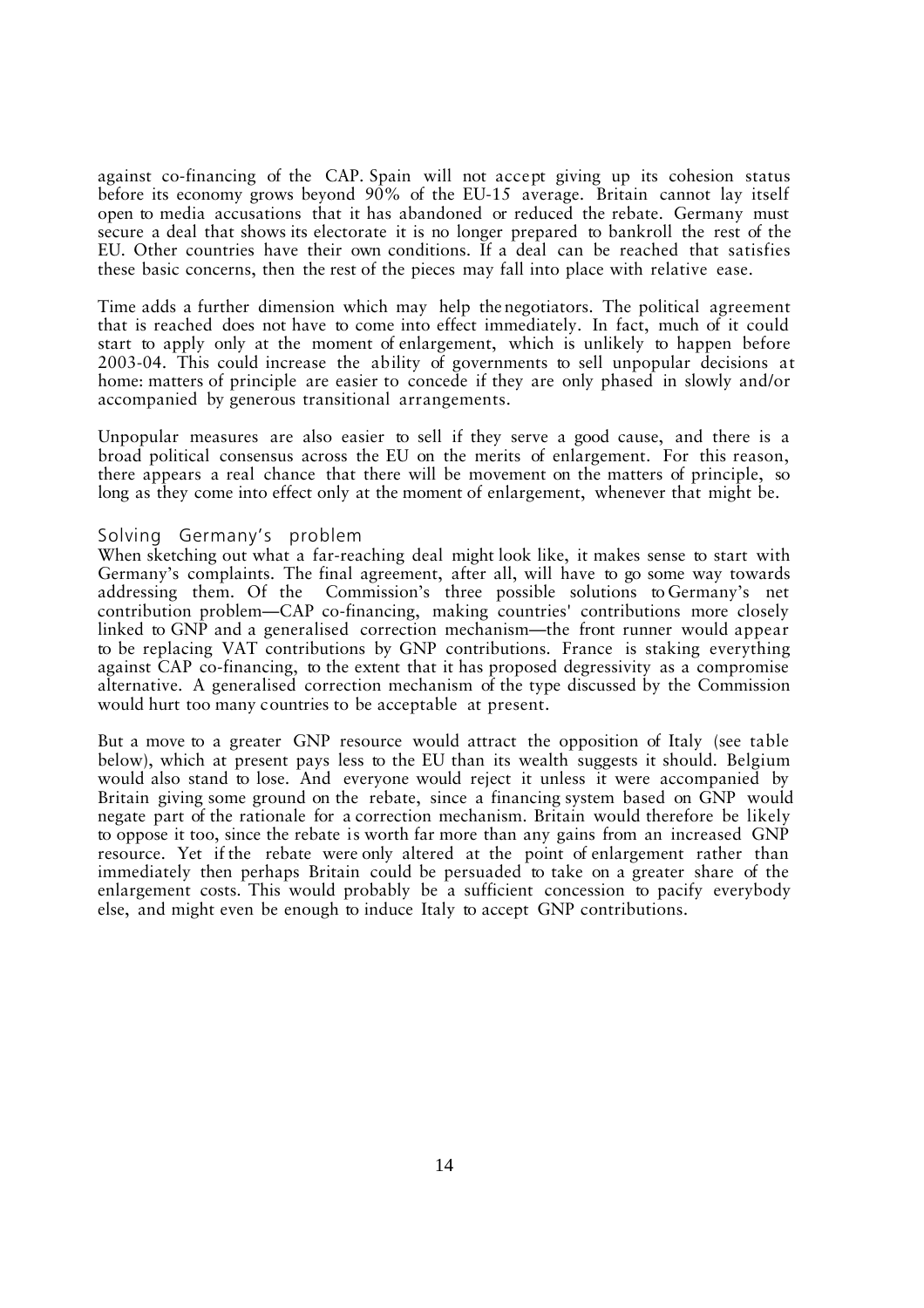| Winners     | $\epsilon_{\rm m}$ | Losers  | $\epsilon_{\rm m}$ |  |
|-------------|--------------------|---------|--------------------|--|
| Germany     | 708                | Italy   | $-1,236$           |  |
| UK          | 332                | Belgium | $-266$             |  |
| France      | 159                | Denmark | $-71$              |  |
| Spain       | 98                 | Finland | $-45$              |  |
| Austria     | 93                 |         |                    |  |
| Portugal    | 79                 |         |                    |  |
| Sweden      | 72                 |         |                    |  |
| Netherlands | 42                 |         |                    |  |
| Greece      | 20                 |         |                    |  |
| Ireland     | 8                  |         |                    |  |
| Luxembourg  | $\overline{7}$     |         |                    |  |

Solving Britain and Italy's problems

Whether Britain and Italy agree to compromise will depend on what they in turn are offered. Both would like to see a reformed Common Agricultural Policy ("reform of the CAP" has long been in the UK Labour Party manifesto); a deal could therefore depend on the acceptance of the Commission's proposals for CAP reform. Degressivity could also play a part in the deal, since it is strongly advocated by Britain and regarded with an open mind by Italy. Perhaps France might even be persuaded to concede the principle of CAP co-financing (although were this to happen it would probably apply only to a slither of agricultural funds rather than to the 25% proposed by the Commission). Both countries also want to see the end of milk quotas; the blocking minority they have with Sweden and Denmark against the Commission's proposals to extend them might therefore achieve that target. The UK would benefit from stabilisation of budget expenditure. Italy too could see some advantages in it. And both would also find it easier if the change to a GNP-based resource happened only at the moment of EU enlargement.

All these points taken together would probably give Britain enough for it to justify paying part of its "enlargement bill". Depending on the detail, Italy could also gain enough to justify conceding the principle of a greater GNP resource, and still be able to present the outcome as a victory.

# The rest of the jigsaw

Most other member-states would be happy with a reduced CAP bill and budget stabilisation. The exception is the cohesion countries, who would stand to lose from both. The remainder of this "optimal" deal will therefore have to be structured to give them, too, something they can portray as a victory. Spain is likely to accept, albeit reluctantly, the Commission's proposals to cut food prices if it can maintain its cohesion status until its wealth grows to 90% of the average of the existing EU-15. Along with the other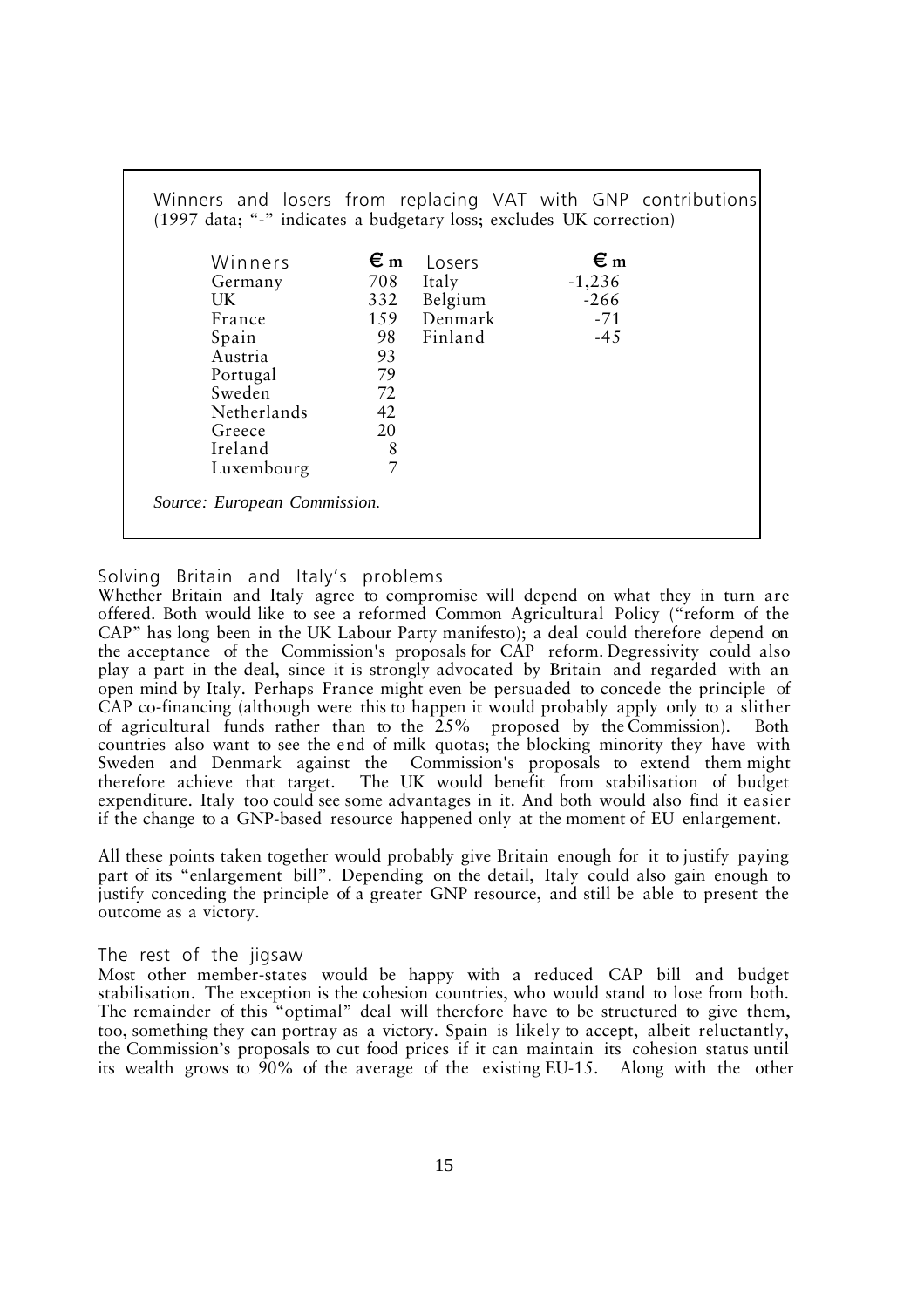cohesion countries—notably Ireland—Spain would also be pacified if the streamlining of structural funds was phased in slowly. That would enable national governments to claim that they had secured generous transition arrangements to protect regions that no longer qualified for funding.

Were a political agreement along these lines to prevail, the immediate effect on the budget would be slight. In the first few years under the new budget, price support to farmers would be cut slowly, to be replaced by direct payments, while structural funds (not including cohesion funding) would diminish, as the criterion for obtaining objective one funds was enforced rigorously. The milk quota system would probably be phased out. The money saved from all these changes would be spent on pre-accession aid to eastern Europe. Then, when the EU started to take in the first east European countries, a new Own Resources Decision would come into effect, replacing the VAT resource with a higher emphasis on GNP contributions. The correction mechanism in favour of Britain would be altered slightly, so that Britain paid more towards the cost of enlargement.

From around 2004, farmers in the original EU-15 would start to feel the pinch from degressivity of income support payments. This would come at a bad time; they would also face increased competition from farmers in eastern Europe. Ireland's transition out of cohesion funding would be near completion, and Spain would probably start to experience a reduction in cohesion funds, assuming its wealth has risen beyond the cutoff point of 90% of EU-15 GDP.

# No real alternative

This is one scenario. It is probably the best possible outcome (although it is not the most likely) and it is certainly the one that the Commission wants to see. Of course there are other scenarios as well. The most likely is that there will be no deal at all in March. After all, budget negotiations in the past have ended in stalemate. It is true that some effort has been made to impose a credible deadline: heads of government made a political commitment at the Vienna summit of December 1998 to get a deal by March 25th. The German presidency has been keen to point out the dangers of delay: if a deal is not reached before the European Parliament elections in June 1999 it would lead to unnecessary uncertainty since the political priorities of the new Parliament (which has to ratify the budget agreement) would not be known. A delay would also prevent the allocation of new structural funds, which would cause pressure on national governments from interest groups in poorer regions. But this is unlikely to be sufficient to make the deadline appear credible. When it comes to it, any negotiator forced into a corner can simply refuse to give in, knowing there is time to revisit the subject.

But even if the March deadline is not met, and a deal is postponed for up to a year, the underlying economic and political forces will remain. The pressures that will determine the end-game are in place, even if the time at which they come into play is not yet clear.

The most likely scenario, whether it happens in March or later, is a sub-optimal deal. Britain may well refuse to cede on the rebate, judging that preserving it in its entirety for the foreseeable future is the only thing worth worrying about. Similarly Italy might also refuse to accept opening up the Own Resources Decision. Perhaps all the member-states might decide to avoid getting embroiled in a deep discussion on EU financing, preferring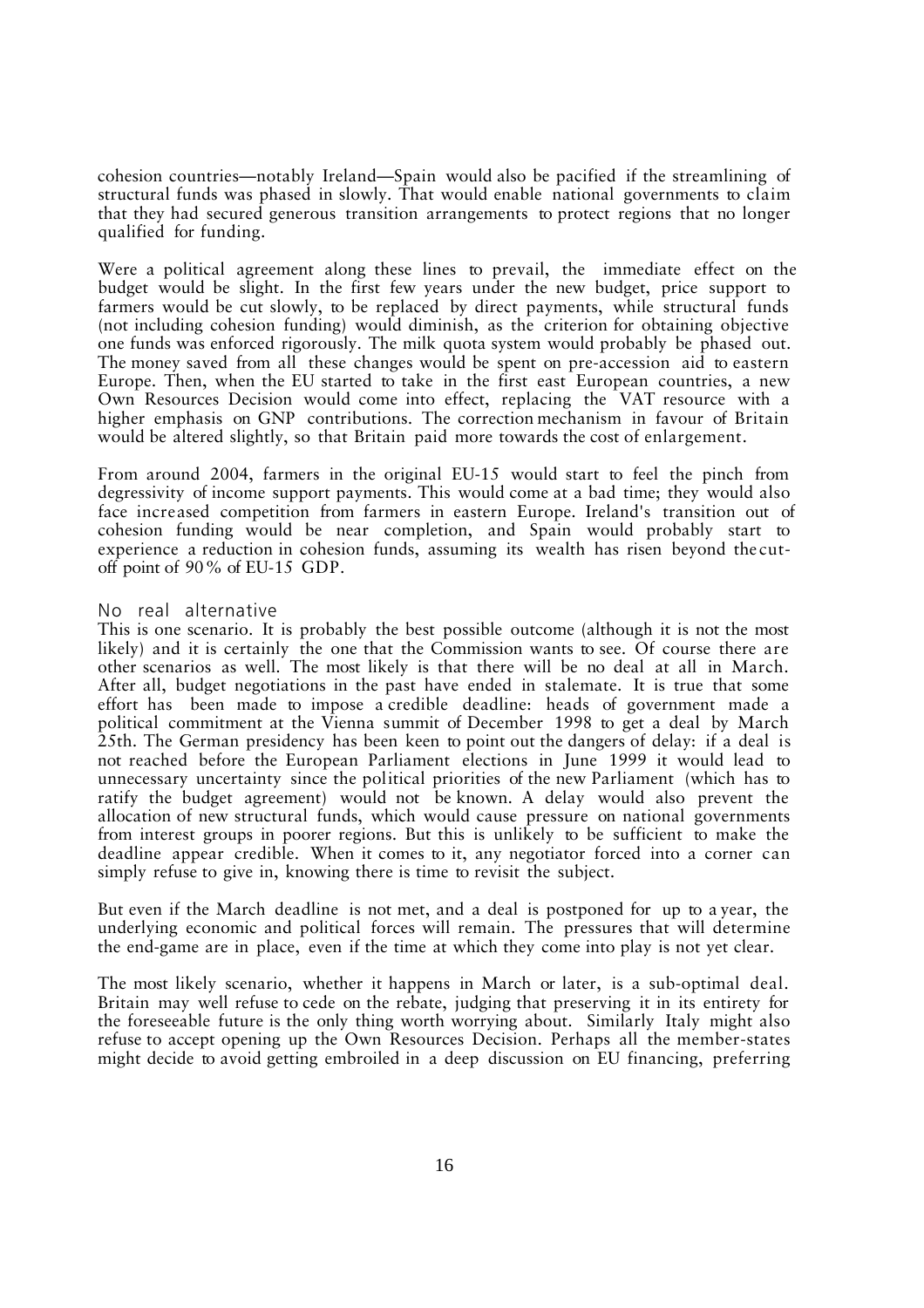to deal only with the expenditure side of the budget. In this scenario, Germany might have to make do with budget stabilisation (or near-stabilisation) to reduce the projected level of its net contributions. The deal might then include a "rendezvous" clause that would allow governments to reconsider opening up the Own Resources Decision in the light of enlargement, later on in the budget period.

In this sub-optimal deal, many of the hard decisions would be postponed. Heads of government might specify some broad principles that should apply to this later wrangling, but they would shy away from determining its outcome. The result would then be a new battle, just as intense, a few years down the road. In the long term this may not be as bad as it would initially seem. Perhaps, in the intervening years, officials and politicians alike may come to see the merits of a longer term solution such as the one we have advocated, namely a generalised correction mechanism that gives rebates according to countries' relative prosperity.

But in the short- to medium-term, a failure to agree a deal would be damaging. By considering only the immediate financial interests of their own countries, heads of government are in danger of losing sight of the bigger picture. Budget negotiations are not, as is commonly assumed, a pure zero-sum game. If the final deal does not address sufficiently the challenges that the EU will face in the next few years, then everybody will end up worse off. What EU leaders must realise is that an unsatisfactory deal will not only do their own reputations no good, but also be bad for the EU as a whole.

February 1999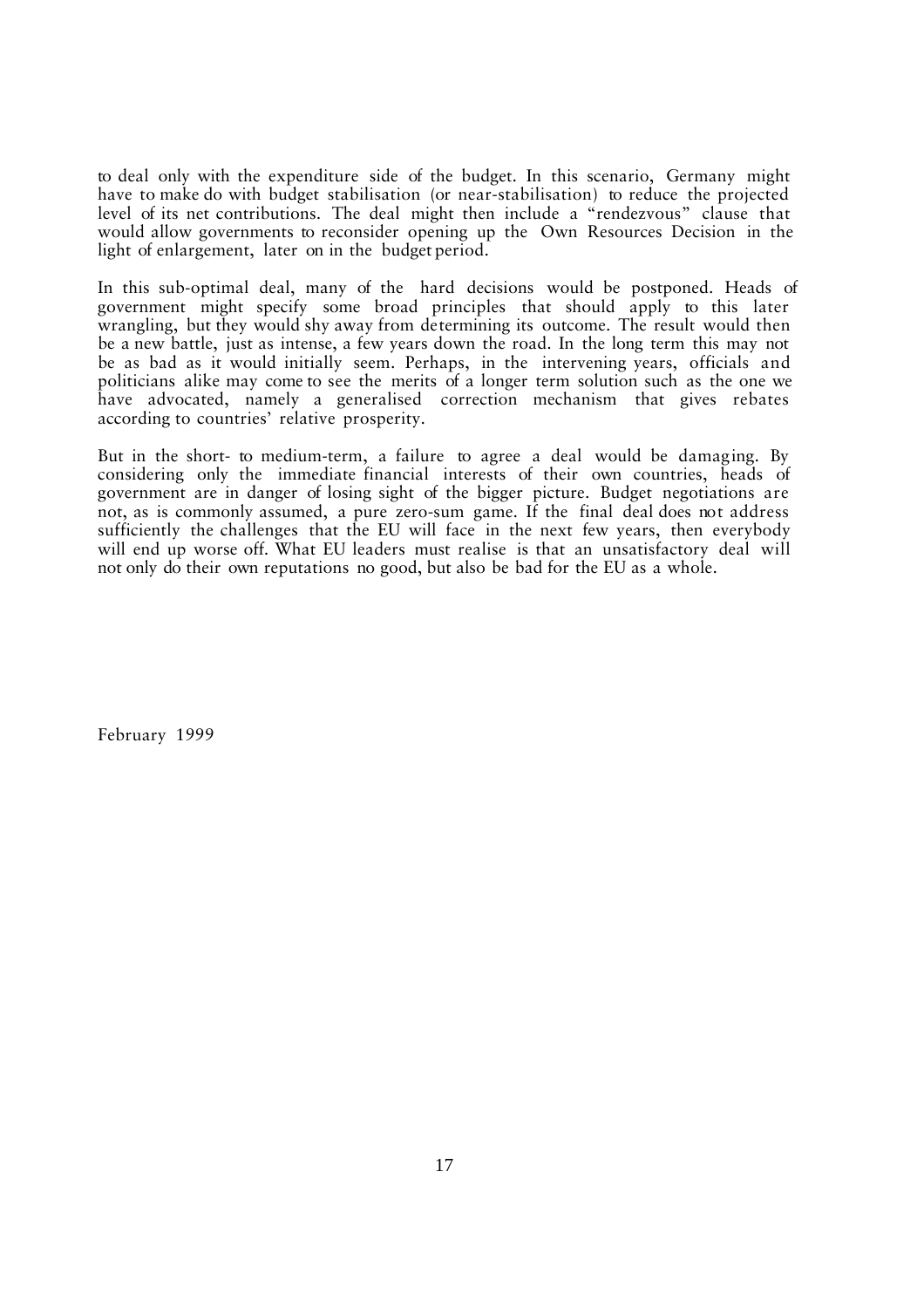| $\bigg $                                                 |
|----------------------------------------------------------|
| ・リート)<br>リーリー<br>-                                       |
| )<br>)<br>                                               |
|                                                          |
| Ī<br>ļ                                                   |
| こくこく<br>i<br><b>.</b><br>.                               |
|                                                          |
| Ì<br>֖֖֖֖֚֚֚֚֚֚֬                                         |
| $\frac{2}{3}$                                            |
| ייטו לומות הארי בעבוו המונח האם כשפפי ווהמחים.<br>うせいりょう |
|                                                          |
| 5                                                        |
| コンピュント                                                   |

| anpport            | strongly<br>anpport | anpocht            | anpport  | anpodt                  | anpodt             | anpport              | be discussed<br>UK rebate should           |
|--------------------|---------------------|--------------------|----------|-------------------------|--------------------|----------------------|--------------------------------------------|
| anpport            | anpodt              | anpport            | aupport* | proddns                 | anpport            | anpport              | structural fund<br>reforms<br>Commission's |
| oppose             | oppose              | anpport            |          | anpport                 |                    | oppose               | "Vegressivity"                             |
| aupport*           | anpport             | anpport<br>partial | support* | (excl. milk)<br>anpport | anpport            | partially<br>anpport | Commission's<br>CAP reforms                |
|                    | anpport             | oppose             | oppose   |                         |                    | anpport              | correction<br>mechanism<br>Generalised     |
|                    | anpport             | anpport            | oppose   | oppose                  | strongly<br>oppose | anpport              | resource<br>Larger GNP                     |
| strongly<br>oppose | anpport             | strongly<br>oppose |          | oppose                  | anpport            | anpport              | the CAP<br>Co-financing of                 |
| strongly<br>oppose | strongly<br>anpocrt | anpport            |          |                         |                    | strongly<br>proddns  | stabilisation<br><b>Budget</b>             |
| Greece             | Germany             | France             | Finland  | Denmark                 | Belgium            | Austria              |                                            |

APPENN: INITIAL NEGOTIATING POSITIONS (as of January 1999) APPENDIX: INITIAL NEGOTIATING POSITIONS (as of January 1999)